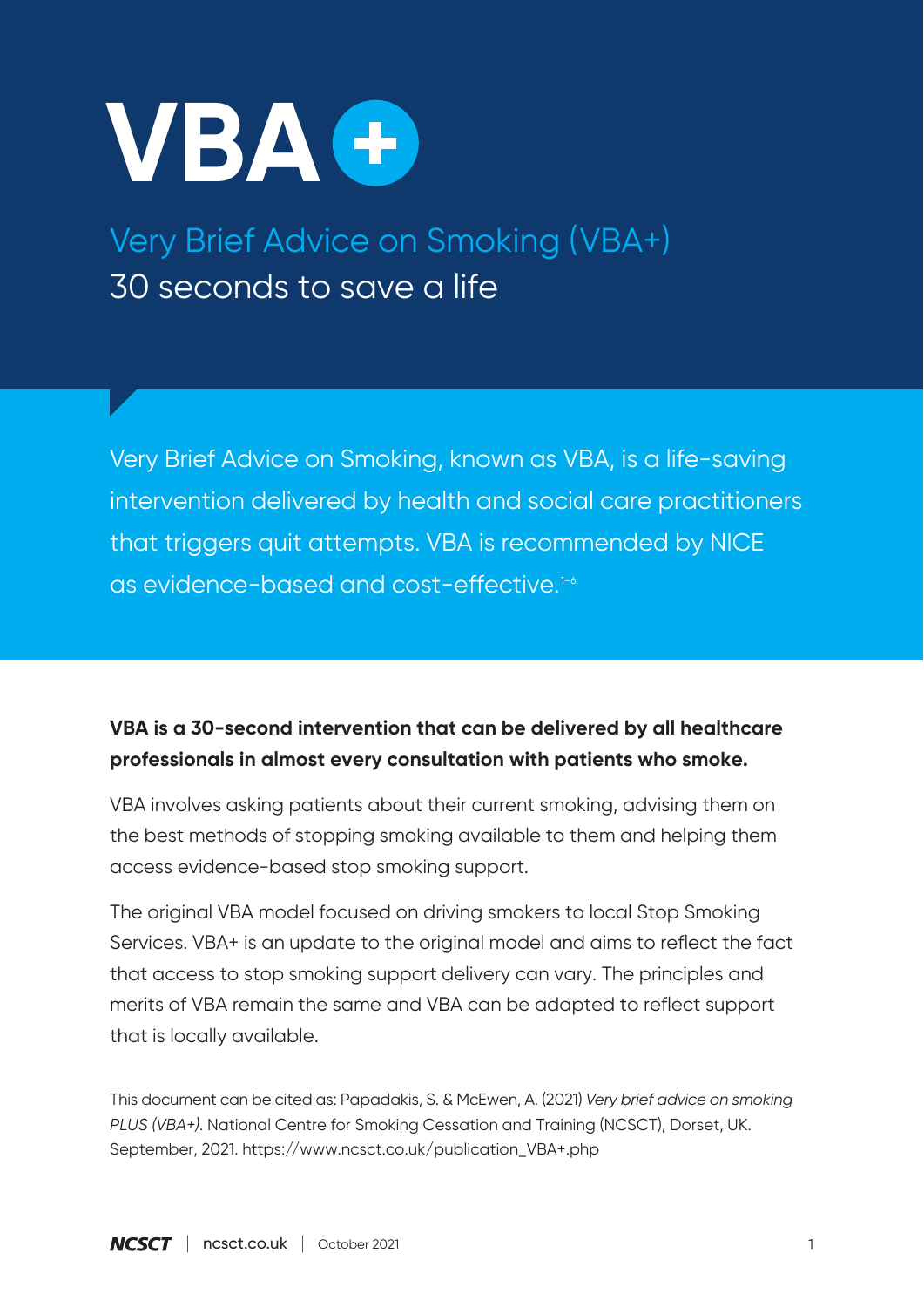# Very Brief Advice on Smoking

#### **ASK**

**and record smoking status**

*"Do you smoke?"*

### **ADVISE**

#### **on the most effective way of quitting**

*"Did you know that the best way of stopping smoking is with a combination of specialist support and medication or e-cigarettes?"*

> *"I can refer you to our friendly local stop smoking service that many of my patients have found useful."*

or *"You can receive support right here in our clinic/hospital/local pharmacy."* **or** add any other support options available locally.

#### **ACT**

#### **on patient's response**

#### **INTERESTED FOLLOW-UP Make a note of the referral and** Build confidence. Give information. Prescribe. **Refer to:** local Stop Smoking Service **OR** in-house stop smoking support **OR** any other support options locally available. **Patients are three times more likely to quit with support and medication. NOT INTERESTED REASSESS Repeat VBA at future visits Ensure patient understands where to find support.** *"It's your choice of course. Help will always be available. You can always return to see me, contact the smokefree helpline or your GP if you change your mind."*

**and at least once a year.**

**ask about smoking status next time you see the patient.**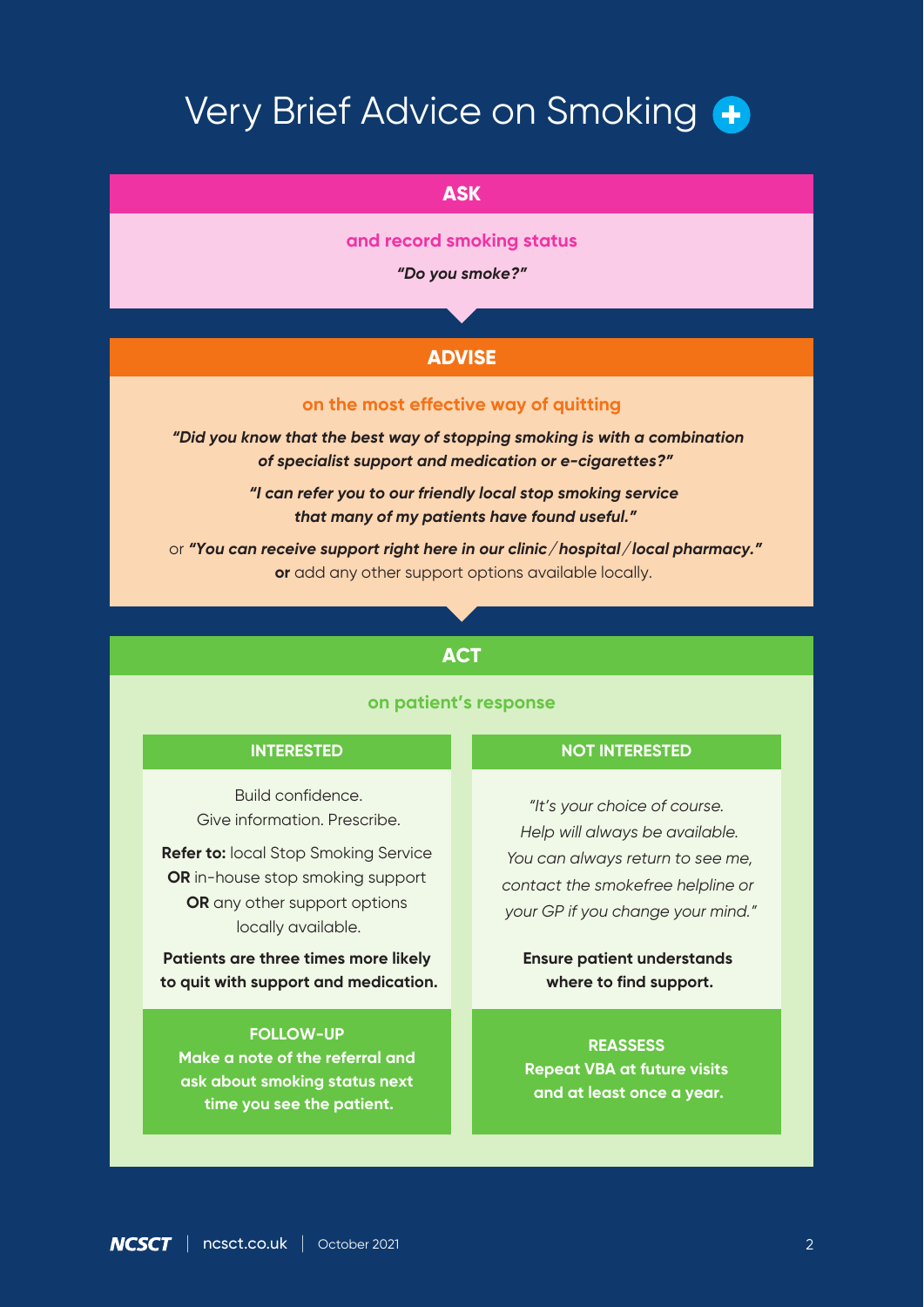## **Support to stop smoking:** evidence of effectiveness

The most effective method to quit smoking is with a combination of behavioural support and stop smoking medication or an e-cigarette (vape).7-13

#### **Specifically, we know:**

- **Individuals who smoke have higher quit rates when they receive support from a trained stop smoking specialist** (someone who's main role is to support people with quitting).9,14,15
- While face-to-face counselling, either individual or group, is considered the 'gold standard', **patients who receive support via telephone also do well.** There is less evidence on video-based support, but it is reasonable to assume that video would be comparable to telephone-based models.7,9,11,16–19
- Smokers can benefit from a single stop smoking support intervention, but **success with quitting increases with multiple sessions** (usually at least six weekly appointments).4,7,9,11,16
- **The most effective stop smoking medications are varenicline** (Champix) **and combination nicotine replacement therapy** (NRT; nicotine patch + faster-acting NRT product).20–22
- There is new evidence that **e-cigarettes (vaping) can be an effective aid** for increasing smokers' chances of quitting.12,13
- Having access to stop smoking support (medications plus behavioural support) free of charge can **increase the likelihood that a smoker will use these medications properly and for the recommended duration.**<sup>23</sup>
- **There is some evidence that text messages and stop smoking apps can add value to quit attempts** but more research is needed. Digital support is recommended as a complement to support from a trained practitioner (stop smoking specialist, health care provider) and/or for persons who would not otherwise access stop smoking support.<sup>11,24</sup>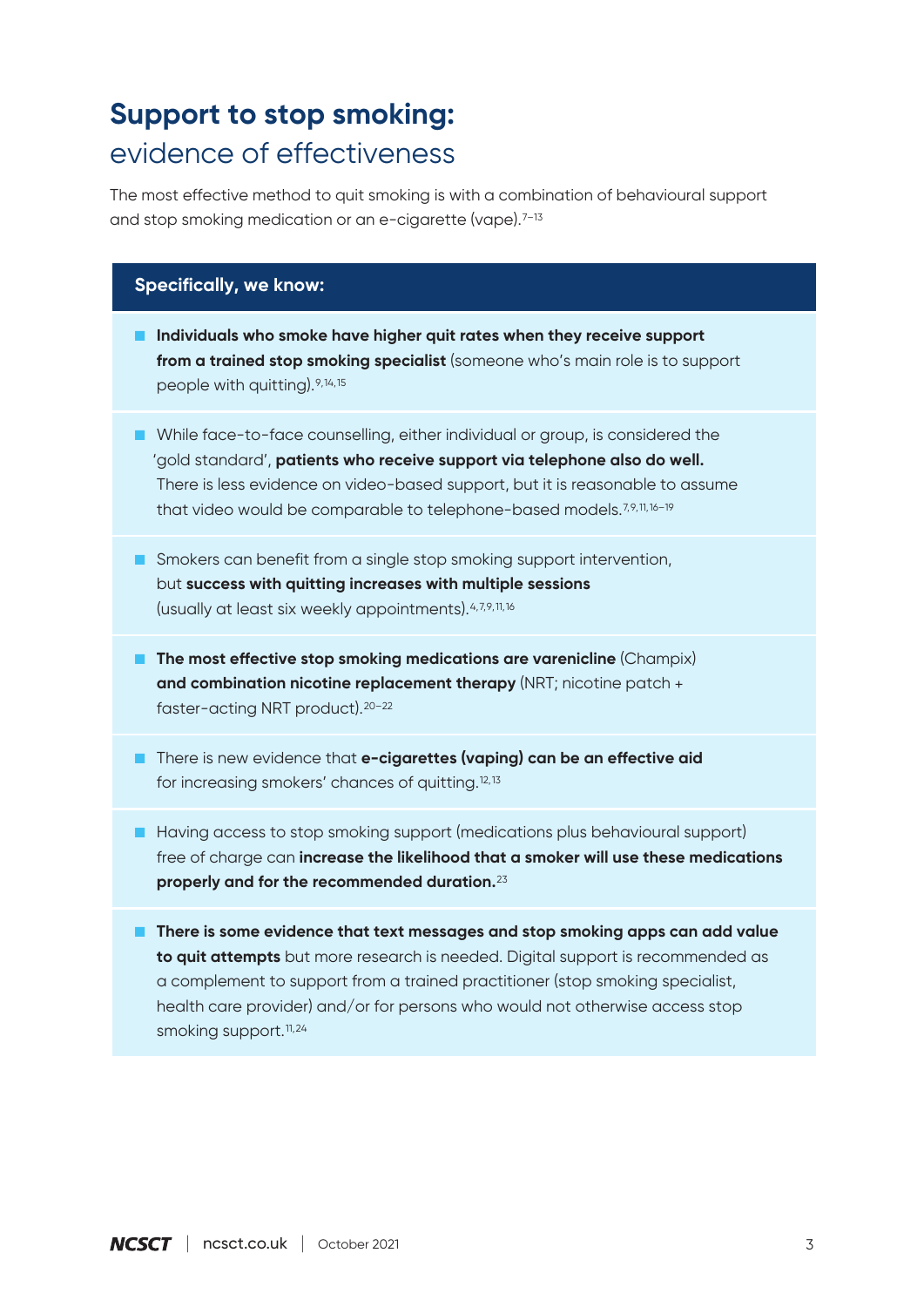## **Tailoring VBA to match available local support**

Not every smoker has access to the same stop smoking support. To inform the **ACT** component of Very Brief Advice on Smoking it will be important to identify which stop smoking support is available in your locality so that you can refer smokers interested in quitting to the best available support.

We know that both behavioural support and stop smoking medications or e-cigarettes are effective in supporting quitting when delivered on their own. **Combining both leads to the best outcomes.** The figure below outlines the types of behavioural support and medications that may be available locally in a suggested order of effectiveness.

#### **Behavioural support** 7–11



#### Local Stop Smoking Service<sup>6,14</sup>

Minimum of six sessions of behavioural support from a trained stop smoking practitioner

**In-house stop smoking service**14,25

Behavioural support from a trained stop smoking professional such as a GP, practice nurse, maternity care provider or community pharmacist

#### **Proactive telephone-based support**<sup>18</sup>

Behavioural support from the Smokefree helpline service or a trained stop smoking practitioner by telephone

#### **Single intervention**4,7

Advice and behavioural support from a trained health care professional (eg. GP, nurse, maternity care provider or community pharmacist)

#### **Digital support**<sup>24</sup>

Advice, tips and information and remote support from a stop smoking app and/or text messages

#### **Self-help**26,27

Print or digital self-help material and/or contact information for Smokefree helpline

#### **Medication and/or e-cigarette**



#### **First choice**12,13,20–22

**Varenicline** (Champix)

#### **Combination NRT**

(patch + faster-acting product)

**e-cigarettes** (vapes)

#### **Second choice**20,21

**Nicotine replacement therapy** (single product)

**Bupropion** (Zyban)